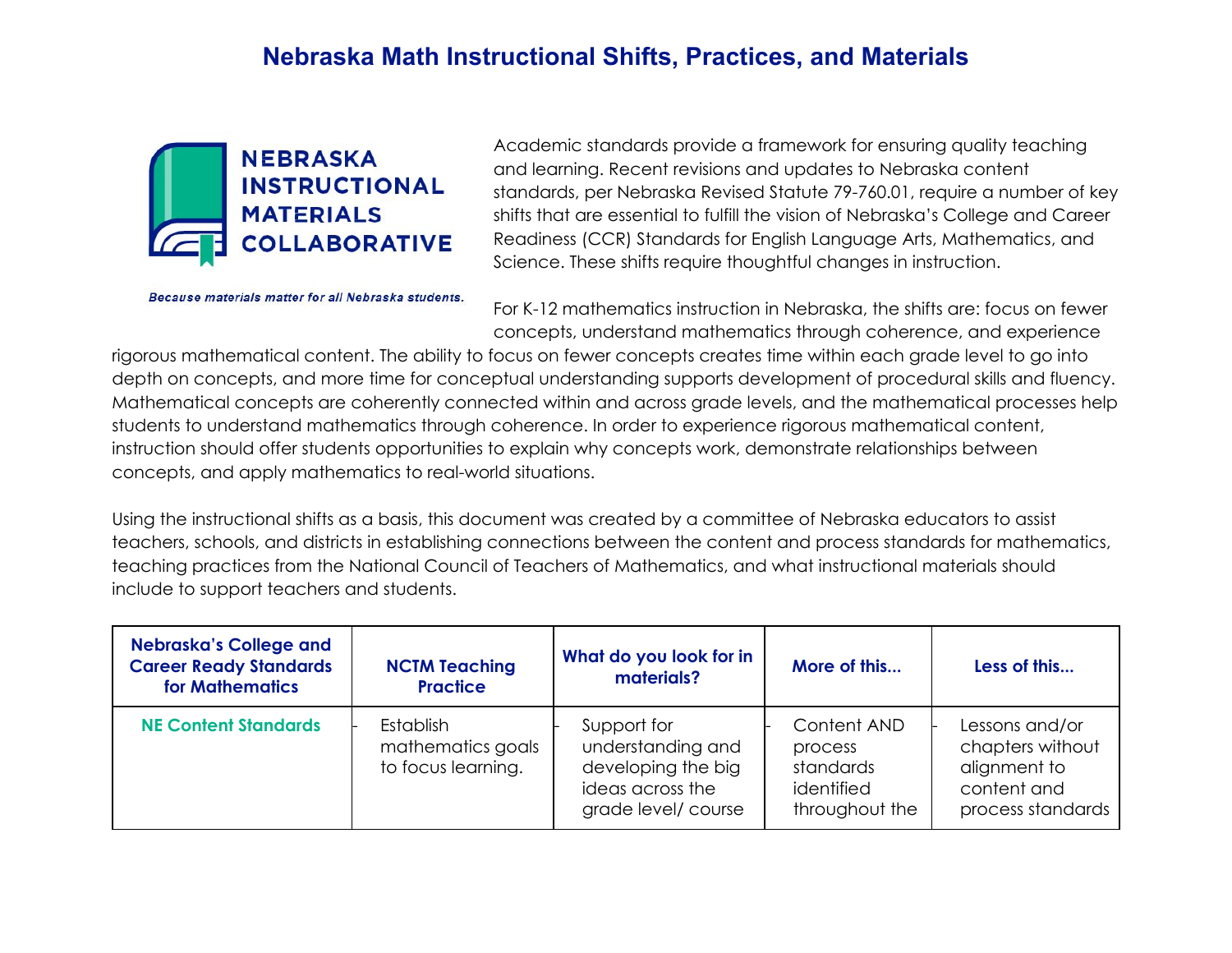|                                                                                                                                                                                                                                                                                                                                                                                                                                                                                  |                                                                                                                                                                                                               | that are aligned to<br>NE standards                                                                                                                                                                  | materials                                                                                                                                                                                                                                      |                                                                                                                                                                 |
|----------------------------------------------------------------------------------------------------------------------------------------------------------------------------------------------------------------------------------------------------------------------------------------------------------------------------------------------------------------------------------------------------------------------------------------------------------------------------------|---------------------------------------------------------------------------------------------------------------------------------------------------------------------------------------------------------------|------------------------------------------------------------------------------------------------------------------------------------------------------------------------------------------------------|------------------------------------------------------------------------------------------------------------------------------------------------------------------------------------------------------------------------------------------------|-----------------------------------------------------------------------------------------------------------------------------------------------------------------|
| <b>NE Process Standards</b>                                                                                                                                                                                                                                                                                                                                                                                                                                                      |                                                                                                                                                                                                               |                                                                                                                                                                                                      |                                                                                                                                                                                                                                                |                                                                                                                                                                 |
| 1. Solves mathematical<br>problems. Through the use<br>of appropriate academic<br>and technical tools,<br>students will make sense of<br>mathematical problems<br>and persevere in solving<br>them. Students will draw<br>upon their prior<br>knowledge in order to<br>employ critical thinking<br>skills, reasoning skills,<br>creativity, and innovative<br>ability. Additionally,<br>students will compute<br>accurately and determine<br>the reasonableness of<br>solutions. | Implement tasks<br>that promote<br>reasoning and<br>problem solving.<br>Support productive<br>struggle in learning<br>mathematics.<br><b>Build procedural</b><br>fluency from<br>conceptual<br>understanding. | Group-worthy<br>tasks/problems that<br>are "low floor - high<br>ceiling"                                                                                                                             | Problems and<br>exercises with<br>multiple<br>solution paths<br>Problems and<br>exercises with<br>multiple<br>solutions<br>Problems and<br>exercises that<br>are non-routine<br>Tasks that<br>promote the<br>use of the<br>modeling<br>process | Leading students<br>through<br>processes step by<br>step<br>Word problems<br>that follow<br>prescribed<br>solution methods                                      |
| 2. Models and represents<br>mathematical problems.<br>Students will analyze<br>relationships in order to<br>create mathematical<br>models given a real-world<br>situation or scenario.<br>Conversely, students will<br>describe situations or<br>scenarios given a                                                                                                                                                                                                               | Use and connect<br>mathematical<br>representations.<br>Implement tasks<br>that promote<br>reasoning and<br>problem solving.                                                                                   | Explicit opportunities<br>for students to<br>engage in<br>mathematical<br>modeling given<br>real-world situations<br>Authentic data or<br>ways to access<br>authentic data for<br>the explanation of | More exercises<br>with authentic<br>context<br>More problems<br>that promote<br>reading<br>Problems and<br>exercises that<br>promote the<br>use of multiple                                                                                    | Fewer exercises<br>without context<br>Problems and<br>exercises that<br>expect the use of<br>a specific<br>representations<br>(equation, graph,<br>table, etc.) |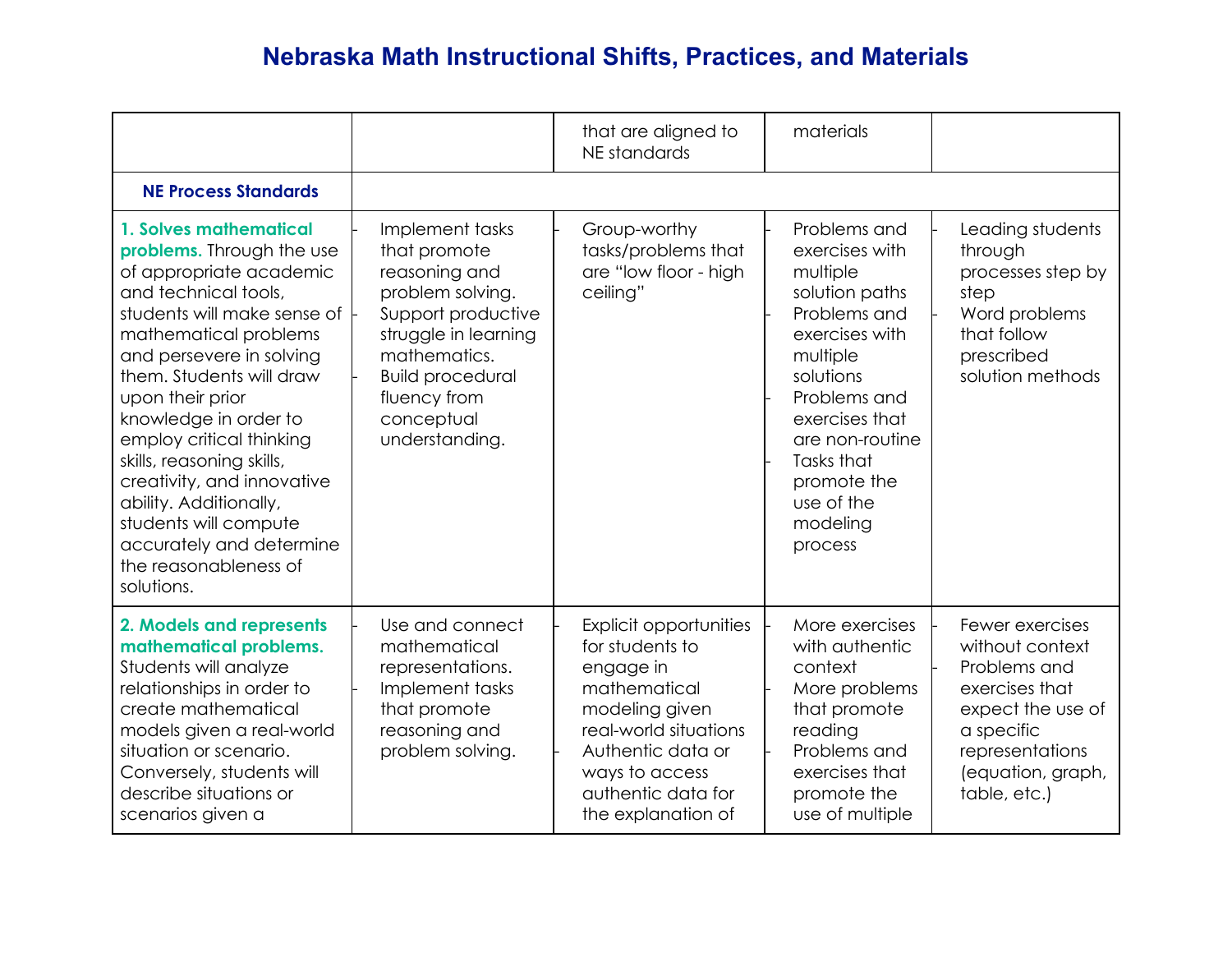| mathematical model.                                                                                                                                                                                                                                                                                                                                                                                                                              |                                                                                                                                               | mathematical<br>models.<br>Connections<br>between models<br>and explanations<br>and vice versa.                                                                                                                                                                                                                                                                              | representations                                                                                                                                                              |                                                                                                                                                                            |
|--------------------------------------------------------------------------------------------------------------------------------------------------------------------------------------------------------------------------------------------------------------------------------------------------------------------------------------------------------------------------------------------------------------------------------------------------|-----------------------------------------------------------------------------------------------------------------------------------------------|------------------------------------------------------------------------------------------------------------------------------------------------------------------------------------------------------------------------------------------------------------------------------------------------------------------------------------------------------------------------------|------------------------------------------------------------------------------------------------------------------------------------------------------------------------------|----------------------------------------------------------------------------------------------------------------------------------------------------------------------------|
| <b>3. Communicates</b><br>mathematical ideas<br>effectively. Students will<br>communicate<br>mathematical ideas<br>effectively and precisely.<br>Students will critique the<br>reasoning of others as well<br>as provide mathematical<br>justifications. Students will<br>utilize appropriate<br>communication<br>approaches individually<br>and collectively and<br>through multiple methods,<br>including writing,<br>speaking, and listening. | Facilitate<br>meaningful<br>mathematical<br>discourse.<br>Pose purposeful<br>questions.<br>Elicit and use<br>evidence of<br>student thinking. | Explicit support for<br>teaching in various<br>participation<br>structures (i.e.,<br>individual,<br>small-group,<br>whole-group)<br>Tasks and questions<br>for students that<br>require<br>mathematical<br>justification and<br>critiquing the<br>reasoning of others<br>Support for teachers<br>in anticipating,<br>interpreting, and<br>using the reasoning<br>of students | Questions with<br>multiple<br>answers<br>Questions that<br>promote<br>reasoning and<br>critical thinking<br>Questions that<br>promote<br>critiquing<br>others'<br>ideas/work | Questions that<br>funnel students to<br>a particular<br>answer<br>Questions with a<br>single answer<br>(right/wrong)<br>Questions that do<br>not require an<br>explanation |
| <b>4. Makes mathematical</b><br>connections. Students will<br>connect mathematical<br>knowledge, ideas, and<br>skills beyond the math<br>classroom. This includes<br>the connection of                                                                                                                                                                                                                                                           | Use and connect<br>mathematical<br>representations.<br><b>Build procedural</b><br>fluency from<br>conceptual<br>understanding                 | Concept trajectories<br>are visible and<br>support is provided<br>for making<br>connections (e.g.,<br>rate of change,<br>functions)                                                                                                                                                                                                                                          | Lessons that<br>address<br>multiple<br>content and<br>process<br>standards at<br>once                                                                                        | Lessons that are<br>aligned to single,<br>content<br>standards<br>Lessons that<br>address concepts<br>and skills from                                                      |